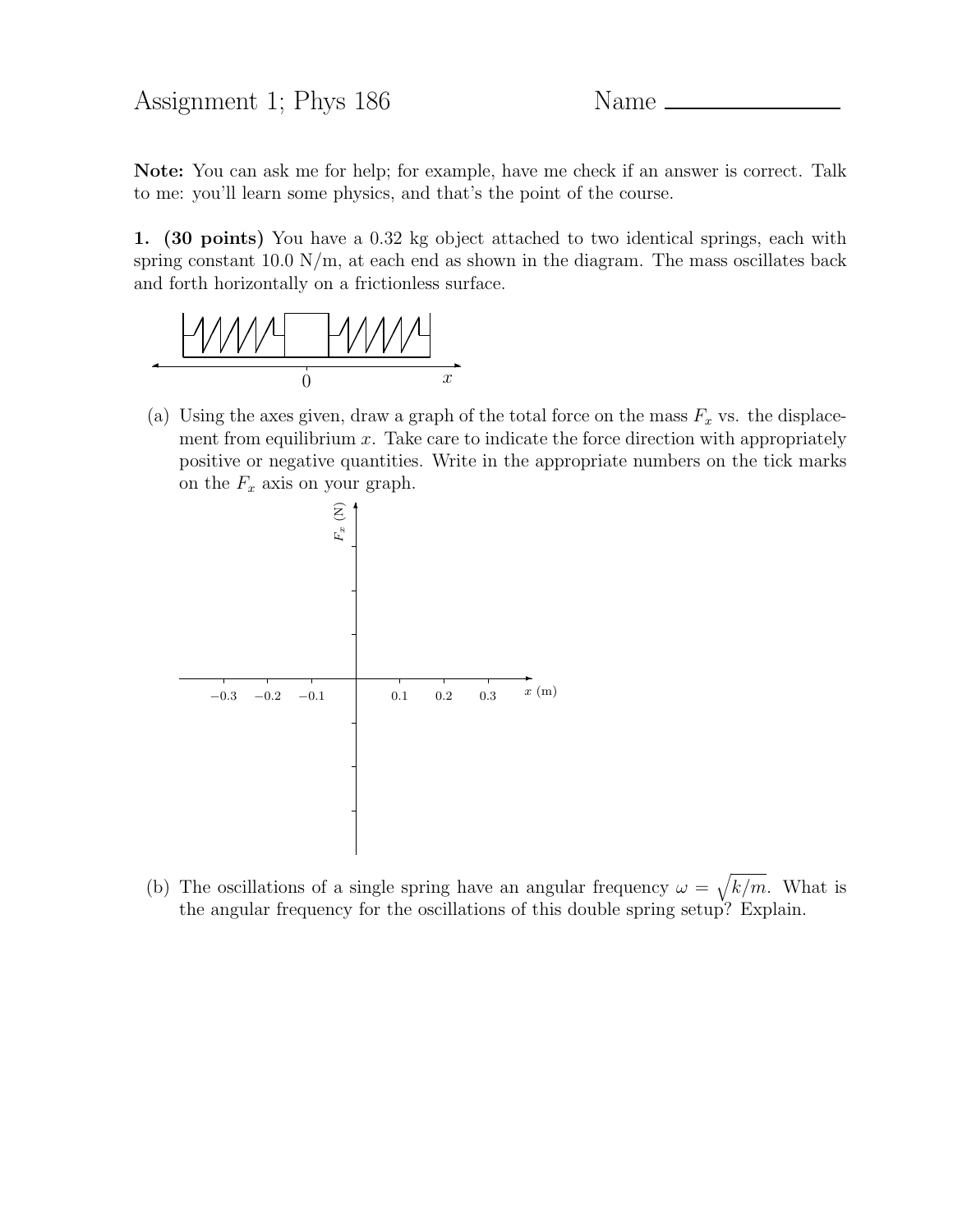2. (20 points) You're given a spring, a known mass  $m_0$ , and an unknown mass  $m_1$ . The only measuring device you have is a stopwatch. Describe an experiment you would design in order to determine  $m_1$ . Provide an equation that expresses  $m_1$  in terms of  $m_0$  and quantities you can measure with your stopwatch.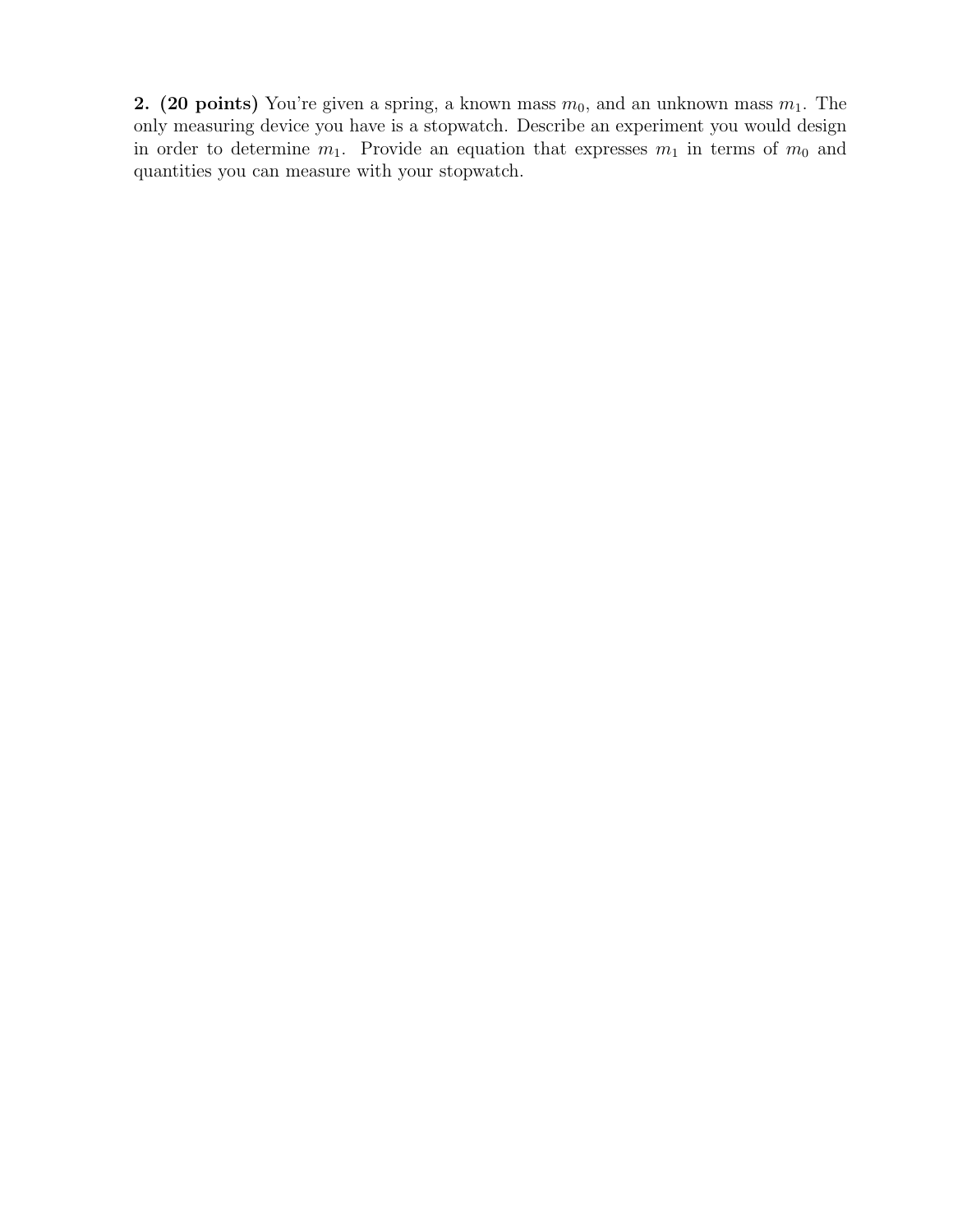3. (20 points) We characterize waves by their frequency, wavelength, and amplitude. Audible sound has a frequency range of 20 Hz to 20 kHz, wavelengths between 1.7 cm and 17 m, and a minimum intensity of  $10^{-12}$  W/m<sup>2</sup>. Ultrasound can be used for medical imaging, where it can resolve structures with sizes considerably less than 1 cm. The "ultra" in ultrasound must therefore refer to higher than audible frequency, wavelength, or amplitude—which one? Explain. For the range of values in question, you can take the speed of sound to be constant.